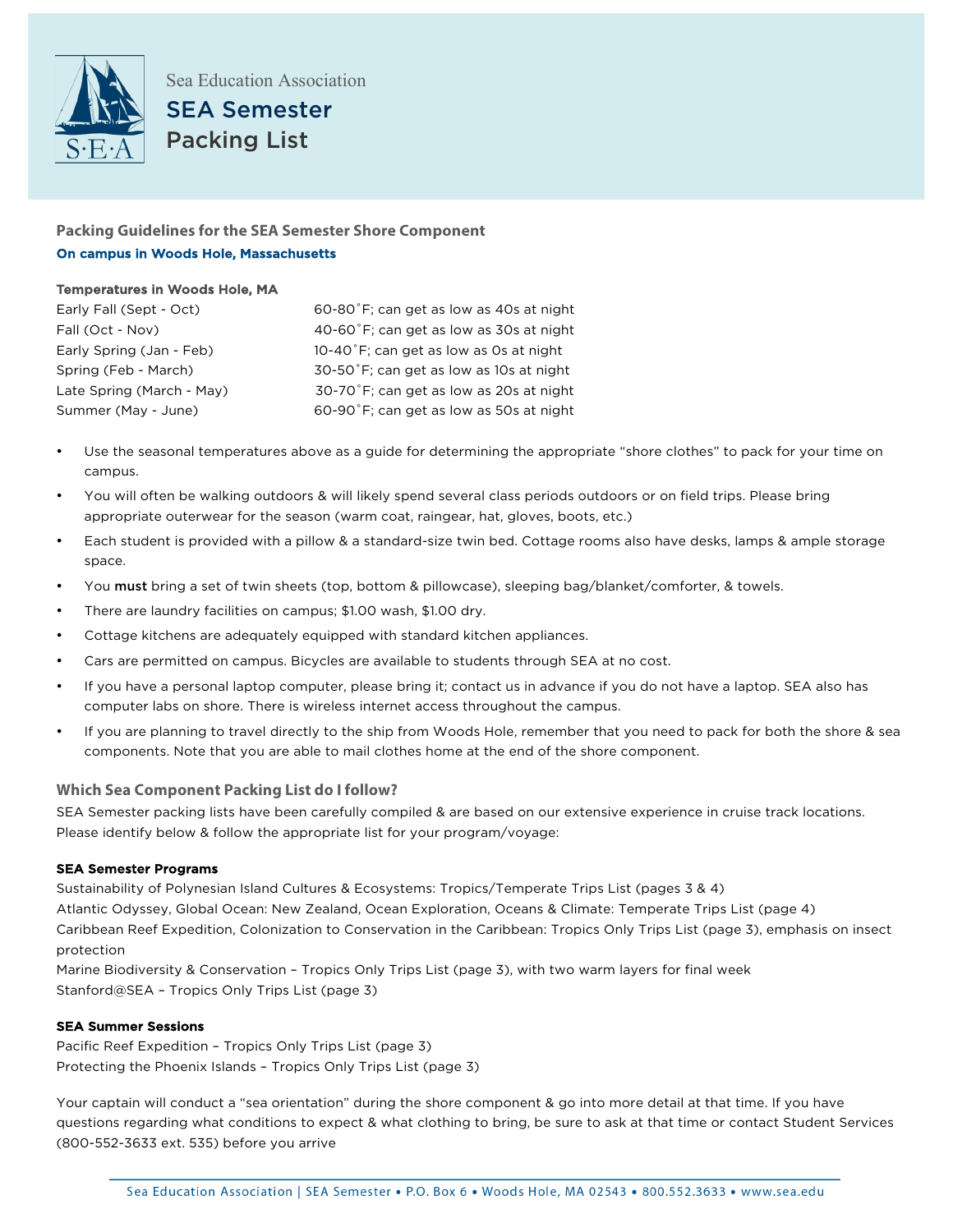## **Packing Guidelines for the SEA Semester Sea Component** At Sea in the Atlantic, Caribbean or Pacific

#### Your Living Space

- Space aboard is limited. EVERYTHING you bring, with the exception of foul weather gear, will live with you in your bunk.
- You will be provided with a mattress, pillow & pillowcase. Bring a set of twin sheets & either a warm blanket or a sleeping bag. An extra set of sheets is a great mid-cruise treat.
- Pack in soft-sided luggage (duffel bag or backpack). Do not bring rolling or hard suitcases.

#### Clothing

- Everything you bring to sea will be put to hard use. Clothes will get torn, stained, covered in zooplankton guts & so forth. Think of this as an opportunity to take some of your oldest T-shirts out for one last fling (& maybe not bring them back).
- Everything you bring should be comfortable & easy to move in. You will change your clothes much less frequently than you do on land. A pair of shorts might last 10 days at sea. Do not plan to do laundry. Pack what you need for six weeks.
- You must be prepared to dress in a culturally-appropriate & sensitive manner during port stops in all areas of the world. This may mean covering your arms, shoulders & lower legs; mid-length shorts/skirts; & clothing options that are modest, tidy & not body-hugging. Cruise track specifics will be addressed during the shore component, or you may contact Student Services for guidance in advance.
- Layering is key clothes that fit over/under other layers are best. For both base & outer layers, fibers that dry quickly (such as nylon, capilene, polypropylene, fleece & wool) are better than heavy cotton. Avoid heavy cotton items, denim & thick towels; once wet, they will never dry.
- Protection from the elements is crucial. Make sure to have a broad-brimmed hat, polarized sunglasses & light-weight long sleeves for sunny conditions as well as sufficient warm layers & a hat for the cold.
- Some potential sources for appropriate non-cotton layers at very discounted prices include:
	- o gear.com, altrec.com, campmor.com, backcountry.com, mountaingear.com, sierratradingpost.com
	- o thrift stores
	- o borrow from friends & family

#### Other Important Details

- If you wear prescription glasses, bring a second pair. If you wear contact lenses, you must bring your glasses as well.
- Bring all academic resources you might need for your projects, either as printed copies or digital files. Make sure to also bring the electronic versions of your draft proposal/papers so you can build on them for your final assignments.
- The ship has a few desktop computers for your use; however, students who own laptops should bring them to sea to facilitate project work. Laptops will be used exclusively for academic work. You will keep your computer below decks where standard care will keep it safe at sea.
- Optional: Marlinespike, writing material, reading material, camera, chargers, small daypack for port stops, musical instrument, Ziploc/waterproof bags, USB or external hard drive to transfer pictures/personal files.
- Do not bring SCUBA gear, hair dryers or irons, food, candy or liquor.

#### For questions, please contact Student Services at 800-552-3633.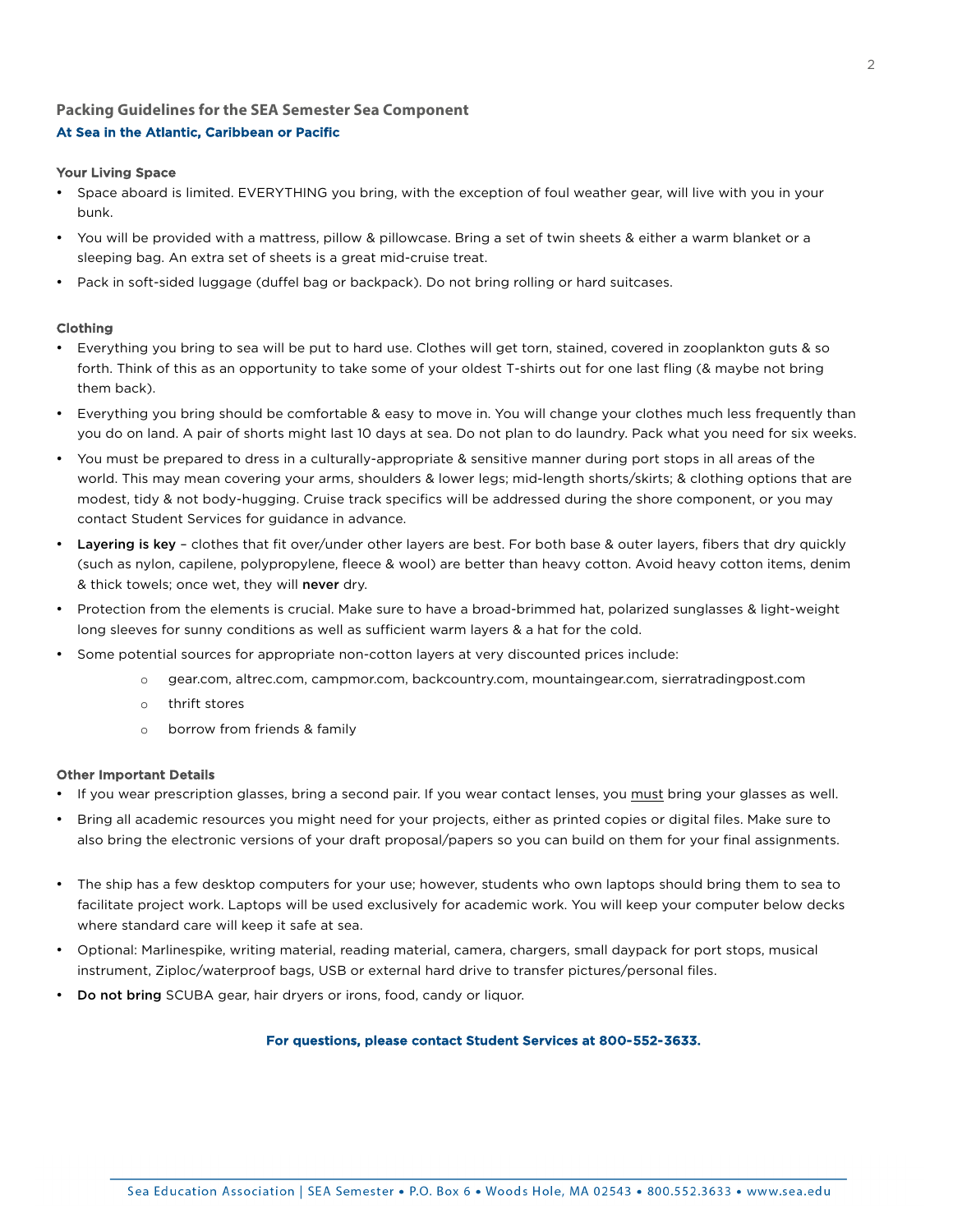3

| <b>You Should Bring</b>                     | <b>Tropics Only Trips</b>                                                                                                                                                                                                                                                        |
|---------------------------------------------|----------------------------------------------------------------------------------------------------------------------------------------------------------------------------------------------------------------------------------------------------------------------------------|
| Waterproof foul weather gear, jacket        | 1 set - heavy duty/offshore type not needed, hiking gear will be fine. SEA has                                                                                                                                                                                                   |
| & pants                                     | foul weather jackets & pants available for \$50 each.                                                                                                                                                                                                                            |
| Rain boots                                  | Optional, inexpensive ones are fine.                                                                                                                                                                                                                                             |
| Shoes, non-skid/rubber-soled                | 2 pairs - 1 Teva/Chaco/Keen or similar with heel strap & 1 pair closed-toe,<br>captured-heel sneakers. Flip-flops & Crocs for travel only.                                                                                                                                       |
| Light jacket                                | 1 - windbreaker or shell, for an outer layer when it's not raining.                                                                                                                                                                                                              |
| <b>Sweaters or Fleece</b>                   | 1-2 - wool or synthetic only. Must fit under raincoat; bring 2 if you get cold or<br>your cruise may encounter cooler conditions (MBC).                                                                                                                                          |
| Pants                                       | 2 pairs - at least 1 pair loose lightweight canvas or synthetic recommended for<br>sun & insect protection.                                                                                                                                                                      |
| Shorts                                      | 4-6 pairs - quick-dry or cotton is fine.                                                                                                                                                                                                                                         |
| Long-sleeved shirts                         | 2-3 - quick-dry or cotton is fine, for sun & insect protection.                                                                                                                                                                                                                  |
| T-shirts & tanks                            | 8-12 - quick-dry or cotton is fine.                                                                                                                                                                                                                                              |
| Underwear                                   | 15 pairs                                                                                                                                                                                                                                                                         |
| Socks                                       | 2-6 pairs - fewer if you wear sandals, more if you wear sneakers.                                                                                                                                                                                                                |
| Swimsuits                                   | 2                                                                                                                                                                                                                                                                                |
| Hat, broad-brimmed                          | 1 - for sun protection.                                                                                                                                                                                                                                                          |
| Hat, warm                                   | 1 - wool or synthetic only.                                                                                                                                                                                                                                                      |
| Clean "travel" clothes                      | 1 set - keep in a Ziploc bag during trip.                                                                                                                                                                                                                                        |
| Towel                                       | 1-2 - light & quick-drying only.                                                                                                                                                                                                                                                 |
| Twin sheets                                 | 1 set, top & bottom; plus an extra set if room.                                                                                                                                                                                                                                  |
| Sleeping bag or Blanket                     | 1 - summer or 3-season weight is fine.                                                                                                                                                                                                                                           |
| Non-Spray, Reef-Safe Sunblock &<br>Lip Balm | SPF 30 or greater for both. Mineral-based sunblock required for any in-water<br>activity. Look for titanium dioxide or zinc oxide in non-nano formula. No<br>oxybezone, octinoxate, octocrylene, PABA (Aminobenzoic Acid), enzacamene,<br>octisalate, homosalate, or avobenzone. |
| Polarized sunglasses                        | 2 pairs, with UV protection & strap.                                                                                                                                                                                                                                             |
| Toilet Kit                                  | Toothpaste, toothbrush, shampoo, body wash, a 6-week supply of feminine<br>hygiene products, etc. Please remove plastic packaging before joining the ship<br>& avoid plastic beads in products.                                                                                  |
| Prescription medications                    | You must bring a 200% supply of any medications you will need at sea.<br>Redundancy is critical in case of loss or seasickness.                                                                                                                                                  |
| Insect Repellant                            | 1 - DEET or equivalent; plus anti-itch cream if you anticipate wanting it.                                                                                                                                                                                                       |
| Flashlight or headlamp with Red<br>light    | 1 small, with 1 set extra batteries.                                                                                                                                                                                                                                             |
| Sheath or pocket knife                      | 1 - blade ~ 3"; must meet TSA requirements & pack in checked bag.                                                                                                                                                                                                                |
| Wristwatch                                  | 1 - water-resistant & digital.                                                                                                                                                                                                                                                   |
| Water bottle                                | 1 - 1 Liter volume recommended.                                                                                                                                                                                                                                                  |
| Notebook/Sheet Anchor/                      | Whatever you need for academic work, including digital project files & drafts                                                                                                                                                                                                    |
| pens/pencils                                | of final papers.                                                                                                                                                                                                                                                                 |
| Passport                                    | DO NOT FORGET YOUR PASSPORT! (& a back-up color photocopy)                                                                                                                                                                                                                       |
| Cash & Credit/ATM Cards                     | <b>DO NOT FORGET YOUR \$\$\$!</b>                                                                                                                                                                                                                                                |